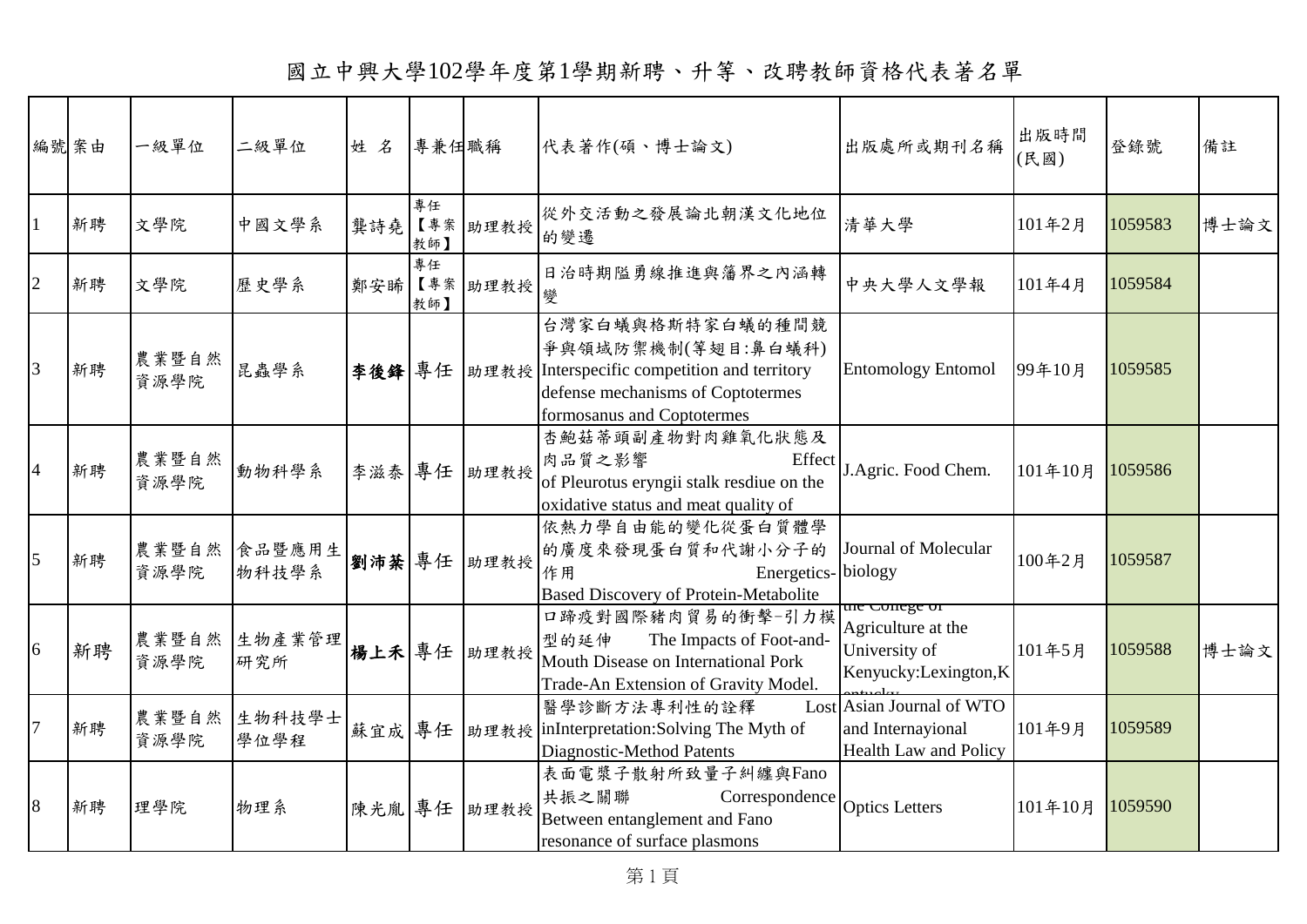國立中興大學102學年度第1學期新聘、升等、改聘教師資格代表著名單

| 編號案由 |    | 一級單位         | 二級單位         | 姓名  | 專兼任職稱 |             | 代表著作(碩、博士論文)                                                                                                                                                                        | 出版處所或期刊名稱                                | 出版時間<br>(民國) | 登錄號     | 備註   |
|------|----|--------------|--------------|-----|-------|-------------|-------------------------------------------------------------------------------------------------------------------------------------------------------------------------------------|------------------------------------------|--------------|---------|------|
| 9    | 新聘 | 工學院          | 機械工程學系       |     |       | 吳天堯 專任 助理教授 | 振動隔離控制之適應性左-右特徵向量<br>演化演算法<br>An Adaptive Left-Right Eigenvector<br><b>Evolution Algorithm for Vibration</b>                                                                        | Smart materials and<br><b>Structures</b> | 98年10月       | 1059591 |      |
| 10   | 新聘 | 生命科學院        | 生物化學研究<br>所  |     |       | 胡念仁 專任 助理教授 | 膽酸及鈉離子共轉運蛋白質ASBT之細<br>菌同源蛋白質之晶體結構<br>Crystal structure of a bacterial<br>homologue of the bile acid sodium                                                                          | Nature                                   | 100年10月      | 1059592 |      |
| 11   | 新聘 | 獸醫學院         | 獸醫學系         |     |       | 郭致榮 專任 助理教授 | 彈力蛋白,一個能與分枝桿菌Ag85複合<br>體相結合的新穎細胞外間質蛋白質<br>Elastin, a Novel Extracellular Matrix<br>Protein Adhering to Mycobacterial                                                                | J Biol Chem                              | 102年2月       | 1059593 |      |
| 12   | 新聘 | 管理學院         | 行銷學系         |     |       | 曹修源 專任 副教授  | 平衡短期市佔率與長期顧客權益雙重<br>目標之最佳化預算分配<br><b>Budget Allocation for Customer</b><br>Acquisition and Retention while<br>Balancing Market Share Growth and                                     | <b>Marketing Letters</b>                 | 102年3月       | 1059594 |      |
| 13   | 新聘 | 生物科技發<br>展中心 | 生物科技發展<br>中心 | 王隆祺 |       |             | 開發與鑑定ACC合成酶之新穎抑制劑<br>Identification of Novel Inhibitors of 1-<br>** [******] 助理研究員 Aminocyclopropane-1-carboxylic Acid<br>Synthase by Chemical Screening in<br>Arabidopsis thaliana | Journal of Biological<br>Chemistry       | 99年10月       | 1059595 |      |
| 14   | 新聘 | 文學院          | 歷史學系         |     |       |             | 經營管理與商業競爭力-1815年前後的<br>英國東印度公司廣州商館Management<br>游博清 兼任   助理教授   system and commercial compeyiveness :<br>the canton factory of the english east<br>india company around 1815        | 清華大學                                     | 100年7月       | 1059596 | 博士論文 |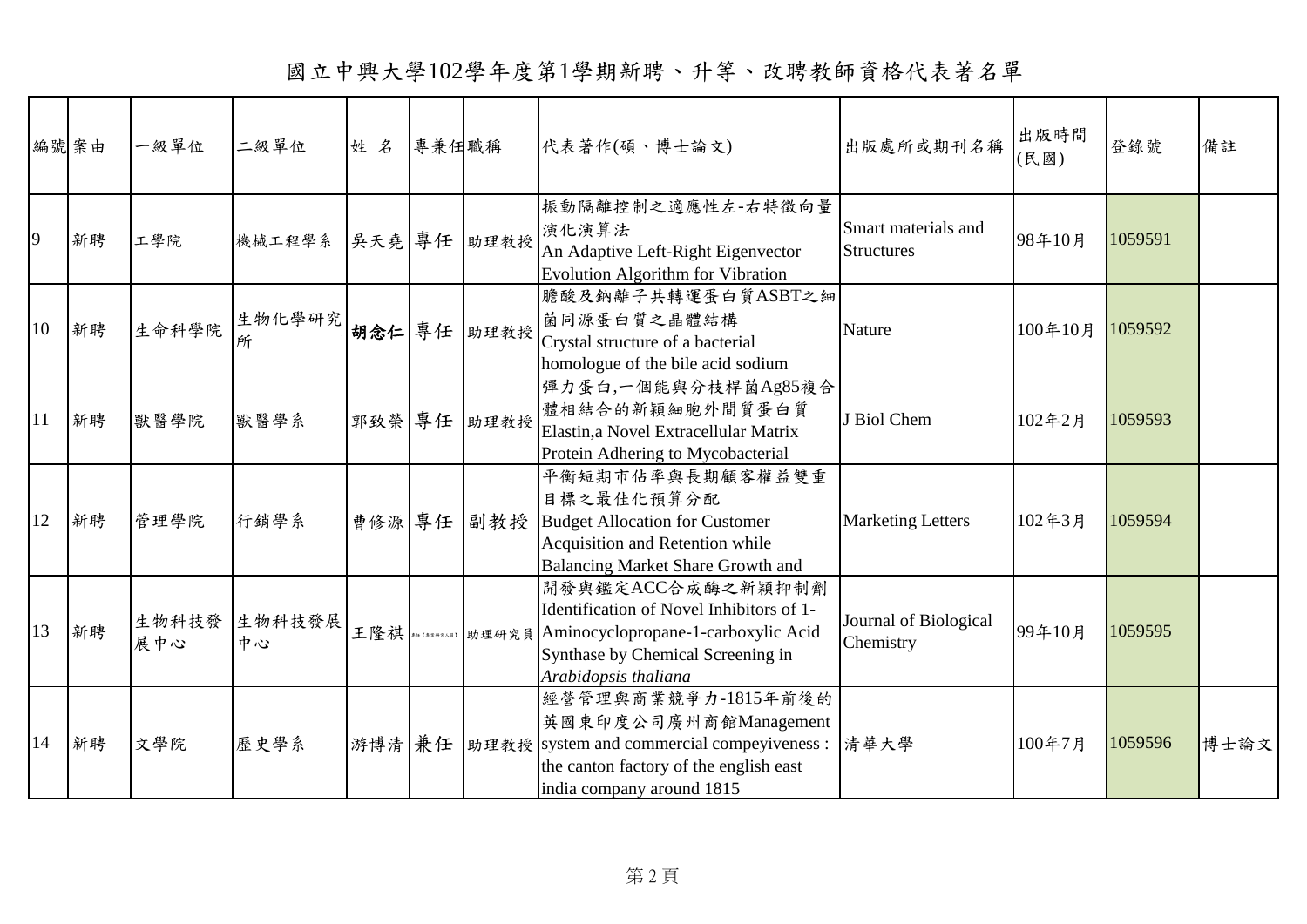|    | 編號案由 | 一級單位          | 二級單位             | 姓名     | 專兼任職稱 |             | 代表著作(碩、博士論文)                                                                                                                                                                                                   | 出版處所或期刊名稱                                          | 出版時間<br>(民國) | 登錄號     | 備註   |
|----|------|---------------|------------------|--------|-------|-------------|----------------------------------------------------------------------------------------------------------------------------------------------------------------------------------------------------------------|----------------------------------------------------|--------------|---------|------|
| 15 | 新聘   | 文學院           | 歷史學系             | 陳佩璟兼任  |       |             | 跨越性別的界線:關於身體、性別、<br>性行為的概念在十八至十九世紀英國<br>的演變<br> 助理教授 Crossing the sexed and Gendered<br>Boundaries: Changes in Conceptions of<br>Body, Gender, and Sexual Behaviours in<br>Eighteenth-and Nineteenth-Century   | 艾希特大學                                              | 100年9月       | 1059597 | 博士論文 |
| 16 | 新聘   | 農業暨自然<br>資源學院 | 植物病理學系 吳聲華 兼任 教授 |        |       |             | 白腐型的顯絲菌屬是多起源性且遍佈<br>於多孔菌目的射脈菌枝(擔子菌門)The<br>white-rotting genus Phanerochaete is<br>polyphyletic and distributed throughout<br>the phleboid clade of the<br>Polyporales(Basidiomycota)<br>日月總統選平町地理脈絡Ine        | <b>Fungal Diversity</b>                            | 99年5月        | 1059598 |      |
| 17 | 新聘   | 農業暨自然<br>資源學院 | 景觀與遊憩學<br>士學位學程  | 葉高華 兼任 |       |             | 助理教授 geographical contexts in Taiwan's                                                                                                                                                                         | 台灣大學                                               | 100年7月       | 1059599 | 博士論文 |
| 18 | 新聘   | 管理學院          |                  |        |       | 洪肇志 兼任 助理教授 | 個人動態能力之構成、演化及其組織<br>動態能力關係之探討-組織生命週期觀<br>點The constitution/evolution of personal<br>dynamic capabilities and its relationship<br>with the organizational dynamic<br>capabilities-the organizational life cycle | 嘉義大學                                               | 101年6月       | 1059600 | 博士論文 |
| 19 | 新聘   | 師資培育中<br>Ŵ.   |                  | 紀乃友 兼任 |       |             | 延伸反鐵磁/鐵磁交換偏耦合於垂直磁<br>異向性的控制到軟鐵磁系統<br> 助理教授 Extending the control of<br>antiferromagnetic-ferromagnetic<br>exchange coupling on perpendicular                                                                   | <b>Applied Physics</b><br><b>Express</b>           | 101年6月       | 1059601 |      |
| 20 | 升等   | 文學院           | 外國語文學系 周幸君 專任    |        |       | 副教授         | 「食慾之聲」:歌蒂、食物、厭食症/<br>「我吃故我在」:莫莉與飲食<br>appetite as voice" : gerty, food, and<br>anorexia "I eat ; therefore I am" molly                                                                                         | "The Concentric: Literary"<br>and Cultural Studies | 100年9月       | 1059602 |      |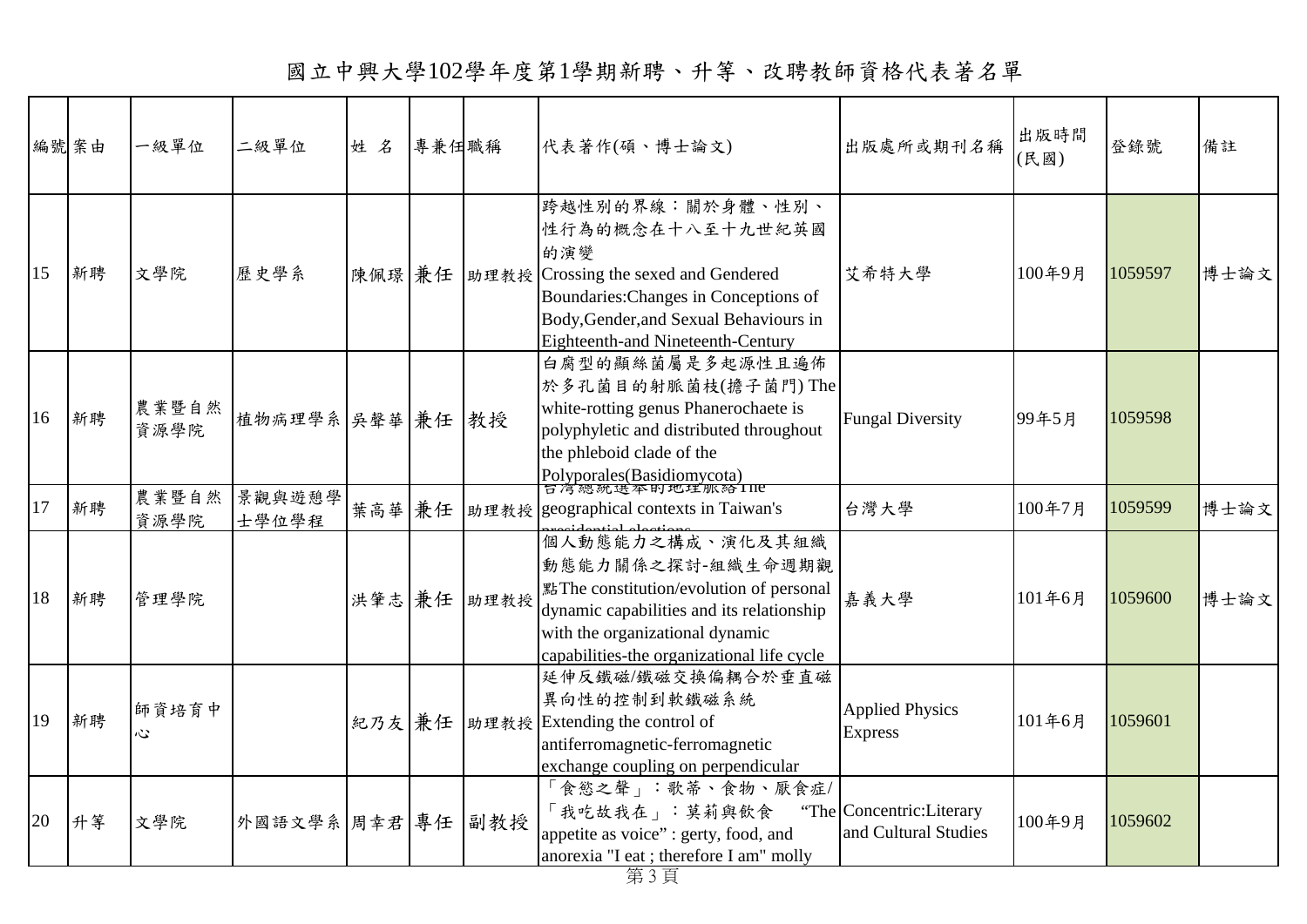國立中興大學102學年度第1學期新聘、升等、改聘教師資格代表著名單

| 編號案由 |    | 一級單位          | 二級單位              | 姓名        | 專兼任職稱 |            | 代表著作(碩、博士論文)                                                                                                                                                                                                                               | 出版處所或期刊名稱                                             | 出版時間<br>(民國)   | 登錄號     | 備註 |
|------|----|---------------|-------------------|-----------|-------|------------|--------------------------------------------------------------------------------------------------------------------------------------------------------------------------------------------------------------------------------------------|-------------------------------------------------------|----------------|---------|----|
| 21   | 升等 | 農業暨自然<br>資源學院 | 園藝學系              | 林慧玲 專任 教授 |       |            | 以煙燻水控制番木瓜猝倒病<br>Smoke-water controls pythium damping- HortScience<br>off in papaya seeding                                                                                                                                                 |                                                       | 101年10月        | 1059603 |    |
| 22   | 升等 | 農業暨自然<br>資源學院 | 森林學系              | 吳志鴻 專任 教授 |       |            | 乙醯化竹材塑膠複合材料之天然耐候<br>性質<br>weathering properties of acetylated<br>bamboo plastic composites                                                                                                                                                 | Natural Polymer Degradation<br>and stability          | 101年9月         | 1059604 |    |
| 23   | 升等 | 農業暨自然<br>資源學院 | 森林學系              |           |       | 楊德新 專任 副教授 | 層狀結構對集成孟宗竹地板之物理與<br>機械性質之影響效應<br>of layered structure on the physical and<br>mechanical properties of laminated moso<br>bamaoo(Phyllosachys edulis)flooring                                                                                | Effects Construction and<br><b>Building Materials</b> | 101年3月         | 1059605 |    |
| 24   | 升等 | 農業暨自然<br>資源學院 | 應用經濟學系 張國益 專任 副教授 |           |       |            | 多國籍企業在中國的區位選擇:台灣和<br>日本的比較<br>Choice of Multinational Enterprises in<br>China:Comparison between Japan and                                                                                                                                 | Location Papers in Regional<br>Science                | 101年10月<br>已接受 | 1059606 |    |
| 25   | 升等 | 農業暨自然<br>資源學院 | 植物病理學系 鄧文玲 專任 副教授 |           |       |            | 台灣葡萄皮爾斯病致病菌 Xylella<br>fastidiosa之分離、培養與病原性測試<br>Pierce's disease of grapevines in<br>Taiwan:Isolation,cultivation and<br>pathogenicity of Xylella fastidiosa                                                                              | J.Phytopathol                                         | 102年接受<br>證明   | 1059607 |    |
| 26   | 升等 | 農業暨自然<br>資源學院 |                   |           |       |            | 抗拮性枯草桿菌之核酸多型性與其對<br>柑桔潰瘍病生物防治效用顯示為干擾<br>病原漁葉表生物膜所致<br>植物病理學系 黃姿碧 專任 副教授 DNA polymorphisms and Biocontrol of Plos ONE<br>Bacillus antagonistic to citrus bacterial<br>canker with indication of the interference<br>of phyllospere Biofilms |                                                       | 101年7月         | 1059608 |    |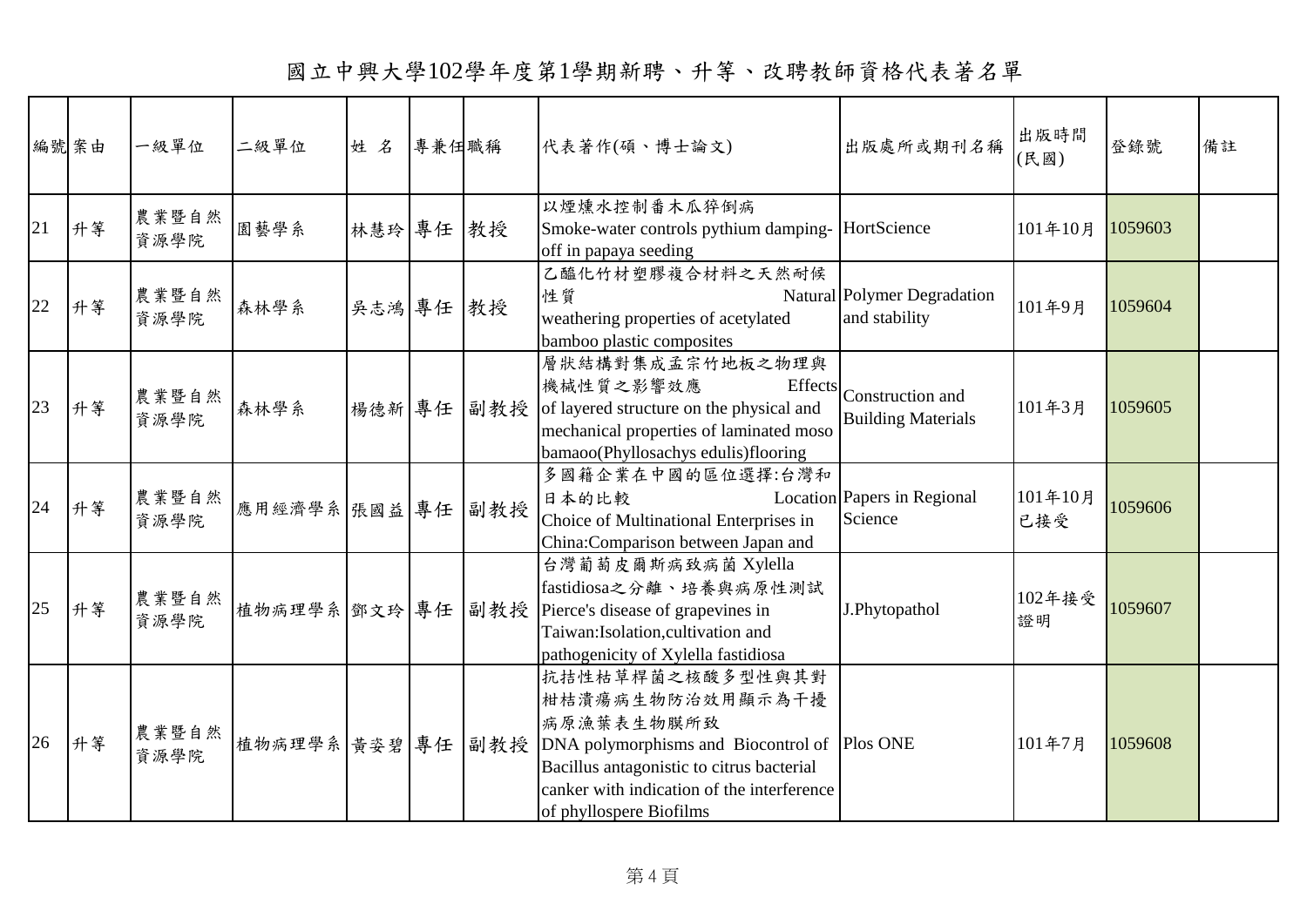|    | 編號案由 | 一級單位          | 二級單位              | 姓名        | 專兼任職稱 | 代表著作(碩、博士論文)                                                                                                                                                                                                                                      | 出版處所或期刊名稱                                                                             | 出版時間<br>(民國)              | 登錄號     | 備註 |
|----|------|---------------|-------------------|-----------|-------|---------------------------------------------------------------------------------------------------------------------------------------------------------------------------------------------------------------------------------------------------|---------------------------------------------------------------------------------------|---------------------------|---------|----|
| 27 | 升等   | 農業暨自然<br>資源學院 | 生物產業管理<br>研究所     | 陳姿伶 專任 教授 |       | 運用創新傳播模式探討地方公務人員<br>數位學習知覺效益之研究<br>Exploring e-learning effectiveness<br>perceptions of local government staff<br>based on the diffusion of innovations                                                                                           | Administration &<br>Society                                                           | 102年1月<br>24B<br>accepted | 1059609 |    |
| 28 | 升等   | 工學院           | 機械工程學系 盧銘詮 專任 副教授 |           |       | 高頻聲音訊號在微銑削加工刀具磨耗<br>偵測應用之研究<br>of High-frequency Sound Signals for<br>Tool Wear Monitoring in Micromilling                                                                                                                                        | International Journal of<br><b>Study Advanced</b><br>Manufacturing<br>Technology      | 101年8月                    | 1059610 |    |
| 29 | 升等   | 工學院           | 環境工程學系 洪俊雄 專任 教授  |           |       | 自發性顆粒化污泥厭氧產氫系統中<br>Clostridium與其他兼性厭氧菌之互動<br>關係研究<br>between Clostridum sp.and other<br>facultative anaerobes in a self-formed<br>granular sludge hydrogen-producing                                                                              | Interactions International Journal of<br><b>Hydrogen Energy</b>                       | 100年7月                    | 1059611 |    |
| 30 | 升等   | 工學院           | 環境工程學系 張書奇 專任 副教授 |           |       | $\frac{1}{2}M$ ycobacterium immunogenum $\mathcal{R}$<br>Pseudomona aeruginosa 具有強烈殺菌<br>能力之未添加殺菌劑之礦物油奈米乳<br>化液<br>A biocide-free mineral oil<br>nanoemulsion exhibiting strong<br>bactericidal activity against<br>Mycobacterium immunogenum and | International<br>Biodeterioration<br>&Biodegradation                                  | 101年2月                    | 1059612 |    |
| 31 | 升等   | 工學院           | 電機工程學系 許舜斌 專任 副教授 |           |       | 受安全性限制之連續時態馬可夫鏈控<br>制<br>Control of Continuous-Time Markov                                                                                                                                                                                        | International Journal of<br><b>Robust and Nonlinear</b><br>Control                    | 101年3月                    | 1059613 |    |
| 32 | 升等   | 工學院           | 電機工程學系 范志鵬 專任 教授  |           |       | 應用於VC-1視訊編碼之有效快速一維<br>8x8反整數轉換設計<br>Fast 1-D 8x8 Inverse Integer Transform<br>for VC-1 Application                                                                                                                                                | <b>IEEE</b> Transactions on<br>Efficient Circuits and Systems<br>for Video Technology | 98年4月                     | 1059614 |    |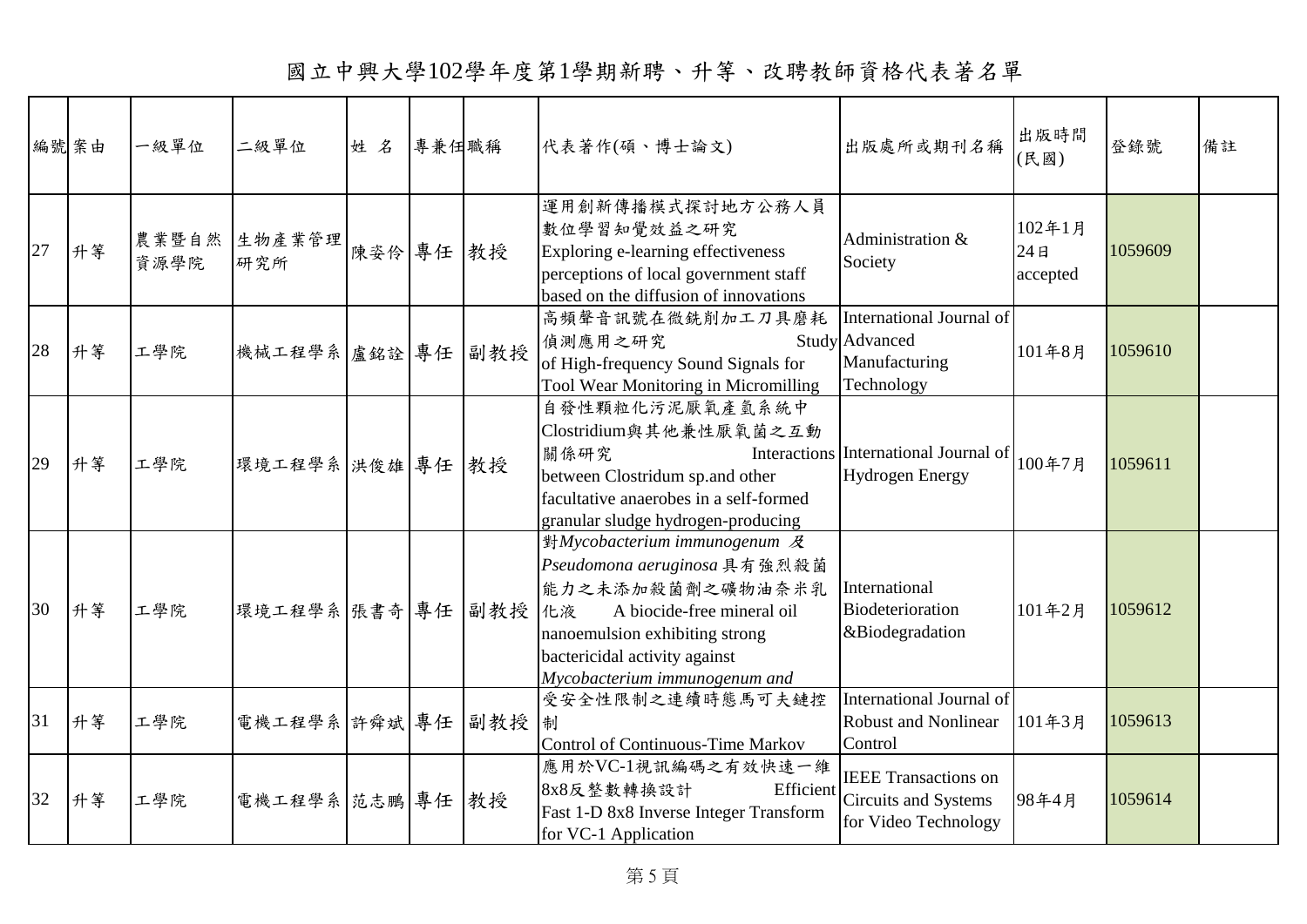國立中興大學102學年度第1學期新聘、升等、改聘教師資格代表著名單

| 編號案由 |    | 一級單位        | 二級單位             | 姓名        | 專兼任職稱 | 代表著作(碩、博士論文)                                                                                                                                                                                 | 出版處所或期刊名稱                                                           | 出版時間<br>(民國) | 登錄號     | 備註 |
|------|----|-------------|------------------|-----------|-------|----------------------------------------------------------------------------------------------------------------------------------------------------------------------------------------------|---------------------------------------------------------------------|--------------|---------|----|
| 33   | 升等 | 工學院         | 精密工程研究<br>所      | 林明澤 專任 教授 |       | 奈米晶系銅鍍膜層週期潛便與疲勞機<br>制之探討<br>creep and fatigue testing of<br>nanocrystalline copper thin films                                                                                                | Cyclic Surface & Coating<br>Technology                              | 102年1月       | 1059615 |    |
| 34   | 升等 | 工學院         | 精密工程研究<br>所      | 王東安 專任 教授 |       | 一個基於卡爾曼旋渦道中之流體壓力<br>變化之小型流體能量收集器<br>A miniature hydro energy generator<br>based on pressure fluctuation in Karman                                                                            | Journal of Intelligent<br>Material Systems and<br><b>Structures</b> | 101年11月      | 1059616 |    |
| 35   | 升等 | 生命科學院 生命科學系 |                  | 林赫        | 專任 教授 | Cyclin-dependent kinase 5蛋白對於雄<br>性激素受體與攝護腺癌生長的調控<br>Regulation of androgen receptor and<br>prostate cancer growth by cyclin-                                                                | Journal of Biological<br>Chemistry                                  | 100年9月       | 1059617 |    |
| 36   | 升等 | 生命科學院 生命科學系 |                  | 蘇鴻麟 專任 教授 |       | 台灣家禽傳染性支氣管炎病毒的演化:<br>核殼蛋白質中正向選擇位點對於RNA<br>結合能力的影響<br>Evolution of infectious bronchitis virus<br>in Taiwan: positively selected sites in the<br>nucleocapsid protein and their effects on    | Veterinary<br>Microbiology                                          | 102年3月       | 1059618 |    |
| 37   | 升等 | 生命科學院       | 生物醫學研究           | 張嘉哲 專任 教授 |       | Kruppel-like factor 4 参與肝細胞生長<br>因子誘發之細胞分散現象<br>Kruppel-like factor 4 is involved in cell<br>scattering induced by hepatocyte growth                                                         | Journal of Cell Science 101年10月                                     |              | 1059619 |    |
| 38   | 升等 | 生命科學院       | 基因體暨生物<br>資訊學研究所 | 侯明宏 專任 教授 |       | 探討Actinomycin D造成CGG三重複序<br>列之核苷酸翻轉、結構彎曲與左旋之<br>結構變化<br>structural basis of actinomycin D-binding Research<br>induces nucleotide flipping out, a sharp<br>bendand a left-handed twist in CGG | The Nucleic Acids                                                   | 102年4月       | 1059620 |    |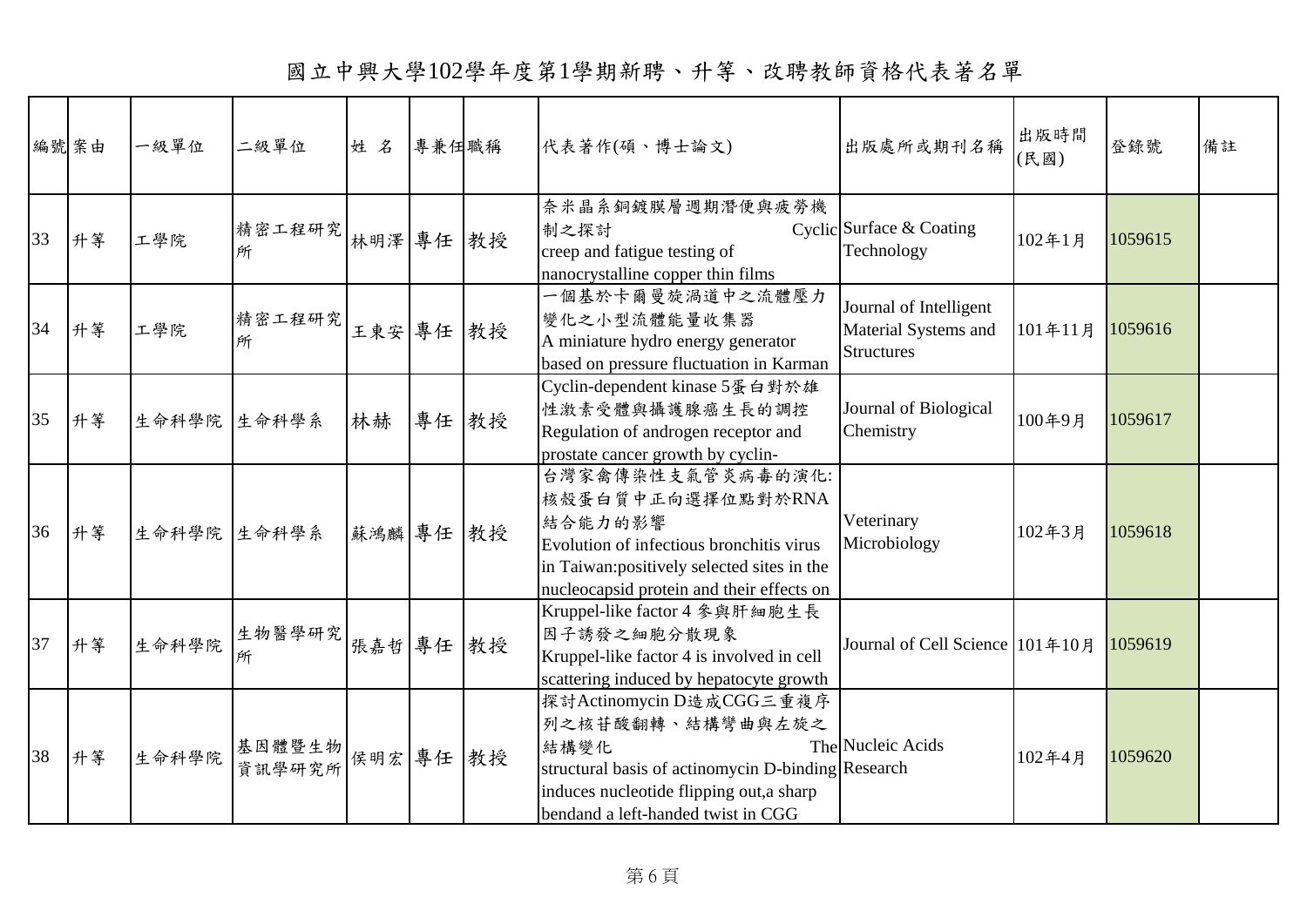|    | 編號案由 | 一級單位          | 二級單位             | 姓名     | 專兼任職稱 |             | 代表著作(碩、博士論文)                                                                                                                                                            | 出版處所或期刊名稱                                       | 出版時間<br>(民國)  | 登錄號     | 備註   |
|----|------|---------------|------------------|--------|-------|-------------|-------------------------------------------------------------------------------------------------------------------------------------------------------------------------|-------------------------------------------------|---------------|---------|------|
| 39 | 升等   | 獸醫學院          | 微生物暨公共<br>衛生學研究所 | 邱賢松專任  |       | 教授          | 福馬林去活化日本腦炎病毒疫苗提供<br>部分中和能力對抗新興第一基因型病<br>毒<br>Partially Neutralizing Potency against<br><b>Emerging Genotype I Virus among</b><br>Children Received Formalin-Inactivated | PLoS Neglected<br><b>Tropical Diseases</b>      | 101年9月        | 1059621 |      |
| 40 | 升等   | 獸醫學院          | 微生物暨公共<br>衛生學研究所 | 徐維莉 專任 |       | 教授          | 小反芻獸病毒融合基因之五端非轉譯<br>區具有增強轉譯的活性<br>Translational enhancing activity in 5'<br>UTR of peste despetits ruminants virus                                                      | <b>FEBS</b> Journal                             | 102年3月        | 1059622 |      |
| 41 | 升等   | 管理學院          | 財務金融學系 葉宗穎 專任    |        |       | 副教授         | 投資人情緒何時能預測股票報酬<br>When does investor sentiment predict                                                                                                                  | Journal of Empirical<br>Finance                 | 101年3月        | 1059623 |      |
| 42 | 升等   | 管理學院          | 行銷學系             | 吳志文 專任 |       | 副教授         | 生物科技產業創新策略模型之研究<br>Global-innovation strategy modeling of<br>biotechnology industry                                                                                     | <b>Journal of Business</b><br>Research          | 102年3月        | 1059624 |      |
| 43 | 升等   | 法政學院          | 國際政治研究<br>所      | 廖舜右 專任 |       | 副教授         | 亞太主義與東亞主義對峙下的東協加                                                                                                                                                        | 政治學報                                            | 100年6月        | 1059625 |      |
| 44 | 改聘   | 農業暨自然<br>資源學院 | 生物產業機電<br>工程學系   | 黃國益 專任 |       | 副教授         | 機器視覺技術於檳榔果實之檢測與分<br>類<br>Detection and Classification of Areca                                                                                                          | Computers &<br>Mathematics with<br>Applications | 101年9月        | 1059626 |      |
| 45 | 改聘   | 理學院           | 應用數學系            |        |       | 崔大山 專任 助理教授 | 應用蛇型演算法及模糊演算法對乳房<br>X光影像做胸部區域辨別及輪廓趨近<br>之研究<br>The<br>Study of the Breast Region<br><b>Extrapolatution Based on Snake</b><br>Algorithm and the Contour<br>以深怀怪空候概生物画系   | 中興大學                                            | 101年7月        | 1059627 | 博士論文 |
| 46 | 改聘   | 理學院           | 物理系              | 劉瑞堂 專任 |       | 講師          | (Turing model for generating biological                                                                                                                                 | 中興大學                                            | 96年1月(舊<br>制) | 1059628 | 博士論文 |
| 47 | 改聘   | 法政學院          | 法律系              | 林三元兼任  |       | 助理教授        | 原住民族傳統智慧創作專用權之法學<br>實證研究                                                                                                                                                | 交通大學                                            | 101年8月        | 1059629 | 博士論文 |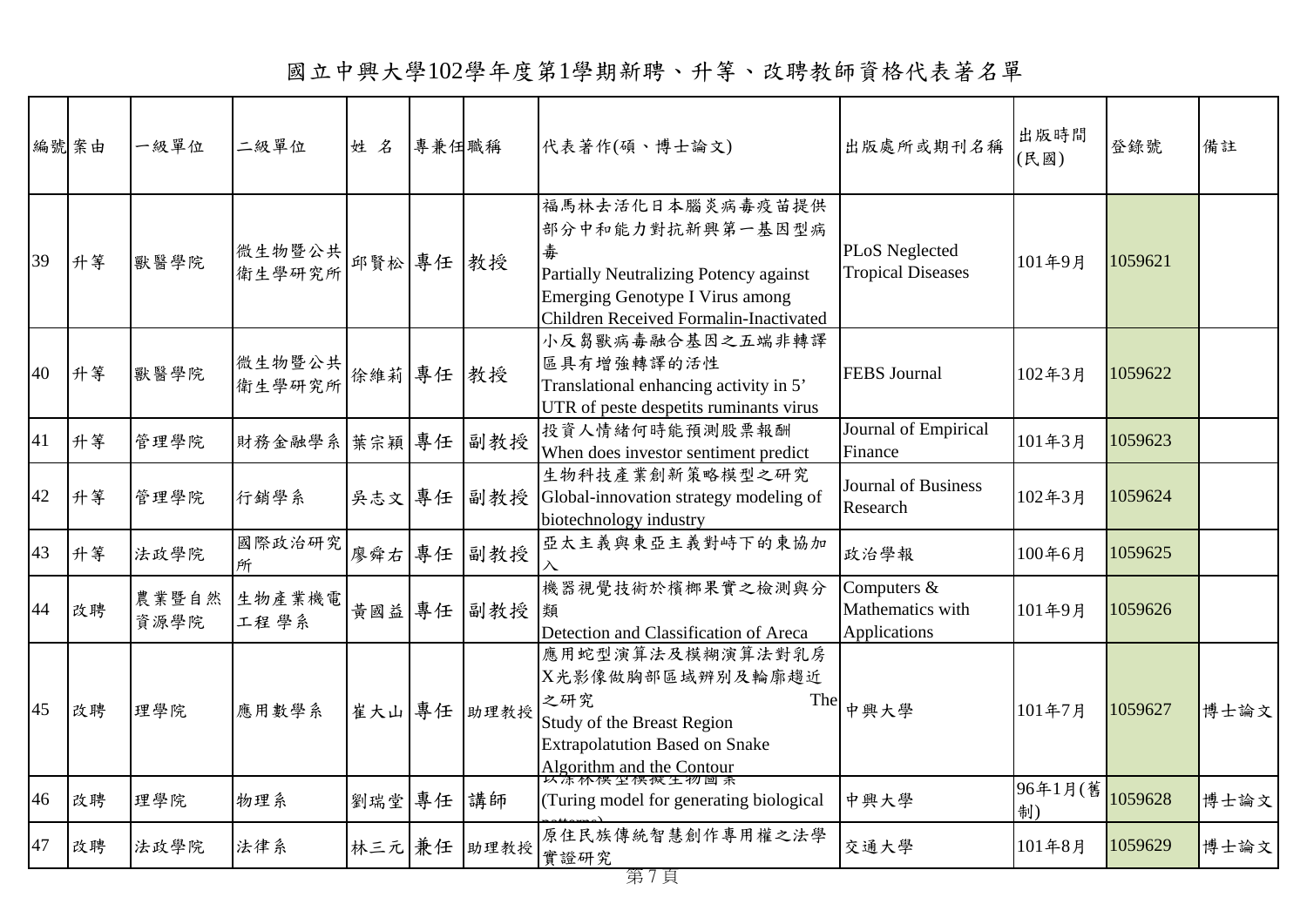| 編號案由 |    | 一級單位          | 二級單位      | 姓名        | 專兼任職稱 |               | 代表著作(碩、博士論文)                                                                                                                                                                                       | 出版處所或期刊名稱                                        | 出版時間<br>(民國) | 登錄號     | 備註 |
|------|----|---------------|-----------|-----------|-------|---------------|----------------------------------------------------------------------------------------------------------------------------------------------------------------------------------------------------|--------------------------------------------------|--------------|---------|----|
| 48   | 新聘 | 農業暨自然<br>資源學院 | 植物病理學系 葉瑩 |           | 兼任    | <br>教授級專業技術人員 | 以Taqman即時定量聚合酶連鎖反應鑑<br>定西方花薊馬(Frankliniella<br>occidentalis)供植物檢疫應用<br>Taqman real-time quantitative PCR for<br>identification of western flower thrip                                             | <b>Biol Lett</b>                                 | 99年8月        | 1059630 |    |
| 49   | 新聘 | 理學院           | 化學系       | 張清堯 兼任 教授 |       |               | Louisianins C and D的合成研究<br>Efficient total syntheses of louisianins C                                                                                                                             | Tetrahedron                                      | 98年1月        | 1059631 |    |
| 50   | 新聘 | 理學院           | 化學系       | 陳建良 兼任 教授 |       |               | 親水性離子液體鈍化碲化鎘量子點偵<br>測汞離子<br>ionic liquid-passivated CdTe quantum<br>dots for mercury iondetection                                                                                                  | Hydrophilic Biosens. Bioelectron                 | 102年4月       | 1059632 |    |
| 51   | 新聘 | 理學院           | 應用數學系     | 李德治兼任     |       | 助理教授          | 勞動條件、實習社會化以與人格特質<br>對實習生投入觀光飯店之影響 Effect<br>of Labor Conditions Socialization and<br>Personality upon Student Intern'Working<br>Willingness in Hospitality Industry                                | African Journal of<br><b>Business Management</b> | 100年11月      | 1059633 |    |
| 52   | 新聘 | 理學院           | 物理系       |           |       | 林建宏 兼任 助理教授   | 應用掺雜含偶氮苯高分子材料於光控<br>調制波導光柵結構之導模共震模態<br>Optical modulation of guided mode<br>resonance in the waveguide grating<br>structure incorporated with azo-doped-<br>poly(methylmethacrylate)cladding layer | <b>Optics Express</b>                            | 101年1月       | 1059634 |    |
| 53   | 新聘 | 理學院           | 物理系       |           |       | 簡正忠 兼任 助理教授   | 利用火星軌道相機觀測火星南半球高<br>緯度區域冰冠蒸散過程的空間分布與<br>季節變化<br>Spatial distributions and seasonal<br>variations of features related to a ventimg<br>process at high southern latitudes                            | Planetary and Space<br>Science                   | 98年6月        | 1059635 |    |
| 54   | 新聘 | 通識教育中<br>心    |           |           |       | 陳欣宜兼任 助理教授    | 音樂、亞歷山大技巧與人生轉變的故<br>事                                                                                                                                                                              | 原笙國際                                             | 97年11月       | 1059636 |    |